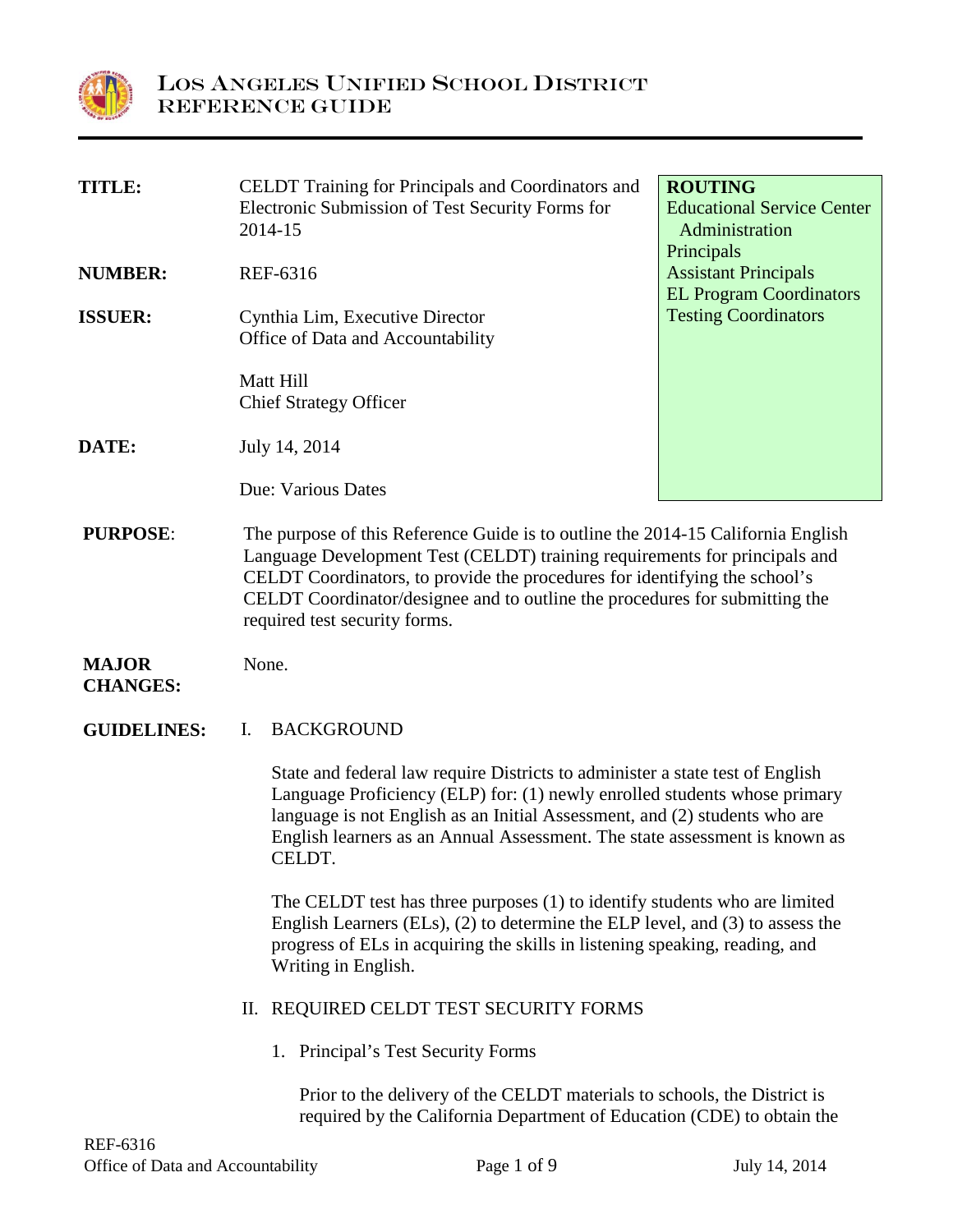

CELDT Test Security Agreement and Affidavit forms from principals. The principals' forms can be accessed from the *Principal's Portal*. Principals are required to complete the CELDT Test Security Agreement and Affidavit online by logging in to the *Principal's Portal*. The CELDT Test Security Agreement and Affidavit links can be found under the *State Testing Program Requirements* link.

The *Principal's Portal* will automatically display information and allow principals to submit the forms electronically. CELDT materials are scheduled to be delivered to single-track schools the week of August 11-15 if the principal's security forms are submitted in the portal by July 23, 2014. All other deliveries will be scheduled accordingly.

Principals are also required to identify their CELDT Coordinator/Designee in the *Principal's Portal* as soon as the person is selected. See Section V of this document for procedures on how to enter information in the Principal's Portal.

Principals at schools that do not have access to the Principal's Portal will need to fax the security forms to the Student Testing Unit at (213) 241- 8461. See Attachments A and B for a copy of these forms.

2. CELDT Coordinator's Test Security Forms

Once a staff member has been identified in the Principal's Portal as a coordinator/designee by the principal, the person will automatically be enrolled in this year's *CELDT Security Forms Training* and the *2014-15 CELDT Administration Instructions Training for Coordinators.*

Prior to handling of any secure tests materials coordinators/designees are responsible for completing the *2014-15 CELDT Security Forms* training in the Learning Zone. After viewing the presentation, the coordinators must complete the online assessment. The assessment contains all the conditions listed on the test security forms, therefore successfully completing the assessment is an acknowledgement of the test security requirements.

# III. 2014-15 CELDT TRAINING REQUIRMENTS

Principals and CELDT Coordinators are annually required to participate in the District trainings. The CELDT trainings will provide information and correct procedures for administering the 2014-15 CELDT Edition. An online assessment must be completed at the conclusion to receive a certificate of completion. The District maintains a record of those who complete the trainings at each school.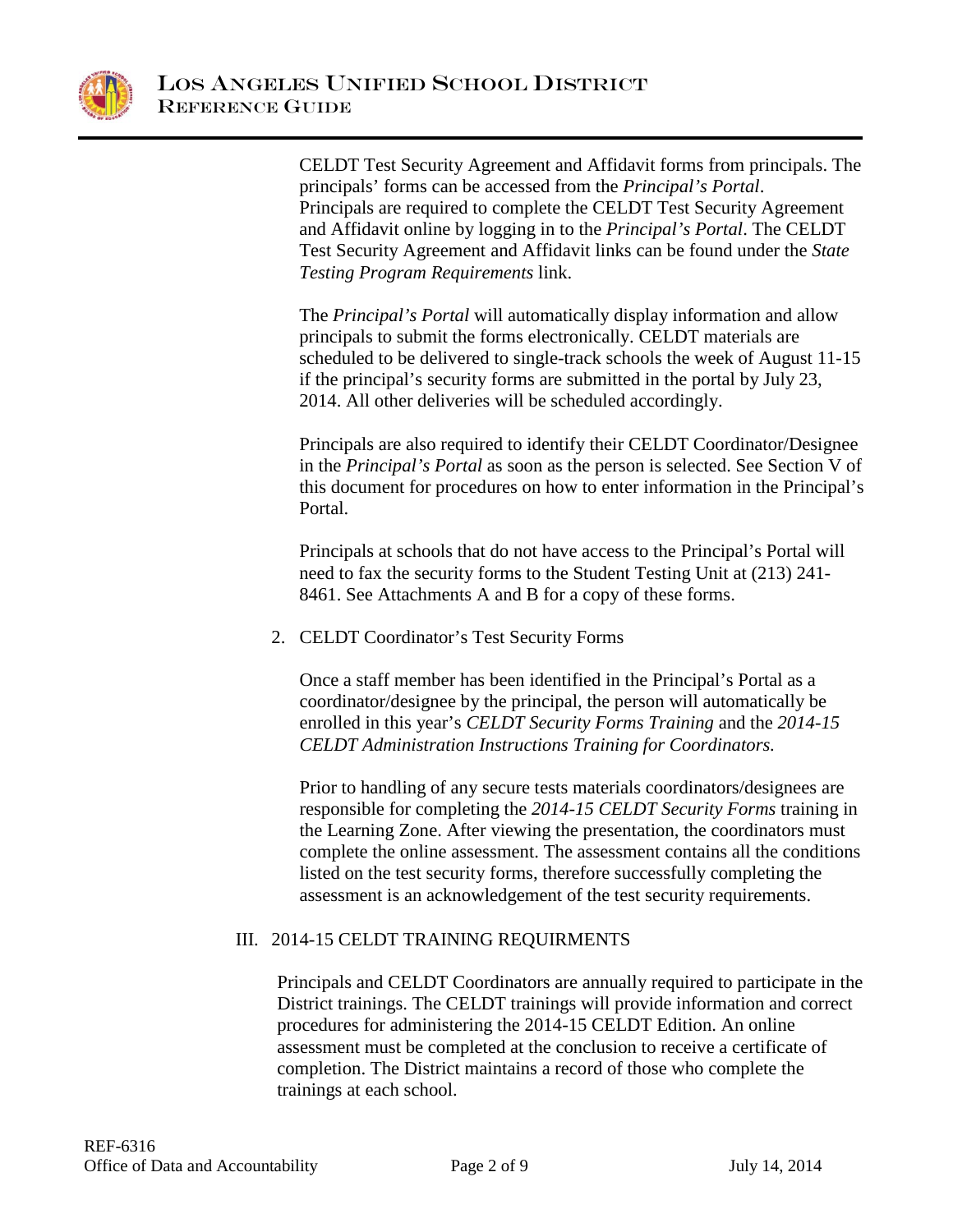

## A. Principals

Principals are required to complete the *2014-15 CELDT Administration Instructions Training for Principals* which is a separate presentation from the session for coordinators. The training must be completed

B. Coordinators

There are two required CELDT trainings for coordinators. The first training, *CELDT Test Security Forms* must be completed prior to handling secure test materials. This training has been developed for CELDT Coordinators to complete the CELDT Test Security Agreement and Affidavit forms through the Learning Zone. It presents a detailed look at the test security forms.

The second training, *2014-15 CELDT Administration Instructions Training for Coordinators* is a comprehensive training that covers test security, test administration procedures, coordinator's responsibilities that occur before, during and after testing, scoring of the Initial Assessment, and packaging and returning of the scorable materials. These trainings will be released on August 12th.

C. CELDT Trainers, Test Examiners and Proctors Training

All CELDT trainers and test examiners must be certified each year to administer and score the CELDT. Certification is obtained by participating in the 2014-15 CELDT Test Examiner Training presented by the Multilingual and Multicultural Education Department, see Memorandum 5795.2. For auditing purposes, schools are required to maintain evidence of documentation by providing CELDT training agendas, staff sign-in sheets for training of examiners, proctors, and make-up training sessions. Schools must also enter the date of test examiners and proctors in the Principal's Portal when training is completed. See Section V of this document for instructions on entering the information in the Principal's Portal.

## V. PROCEDURES FOR ENTERING DATA IN PRINCIPAL'S PORTAL

The District uses the Principal's Portal to electronically collect the CELDT Security Agreement and Affidavit forms from principals in accordance with the State and District testing guidelines. It is also used for designating a CELDT Coordinator/Designee and entering the CELDT test examiner and proctor training date. See the next page for instructions on how to navigate through the Principal's Portal.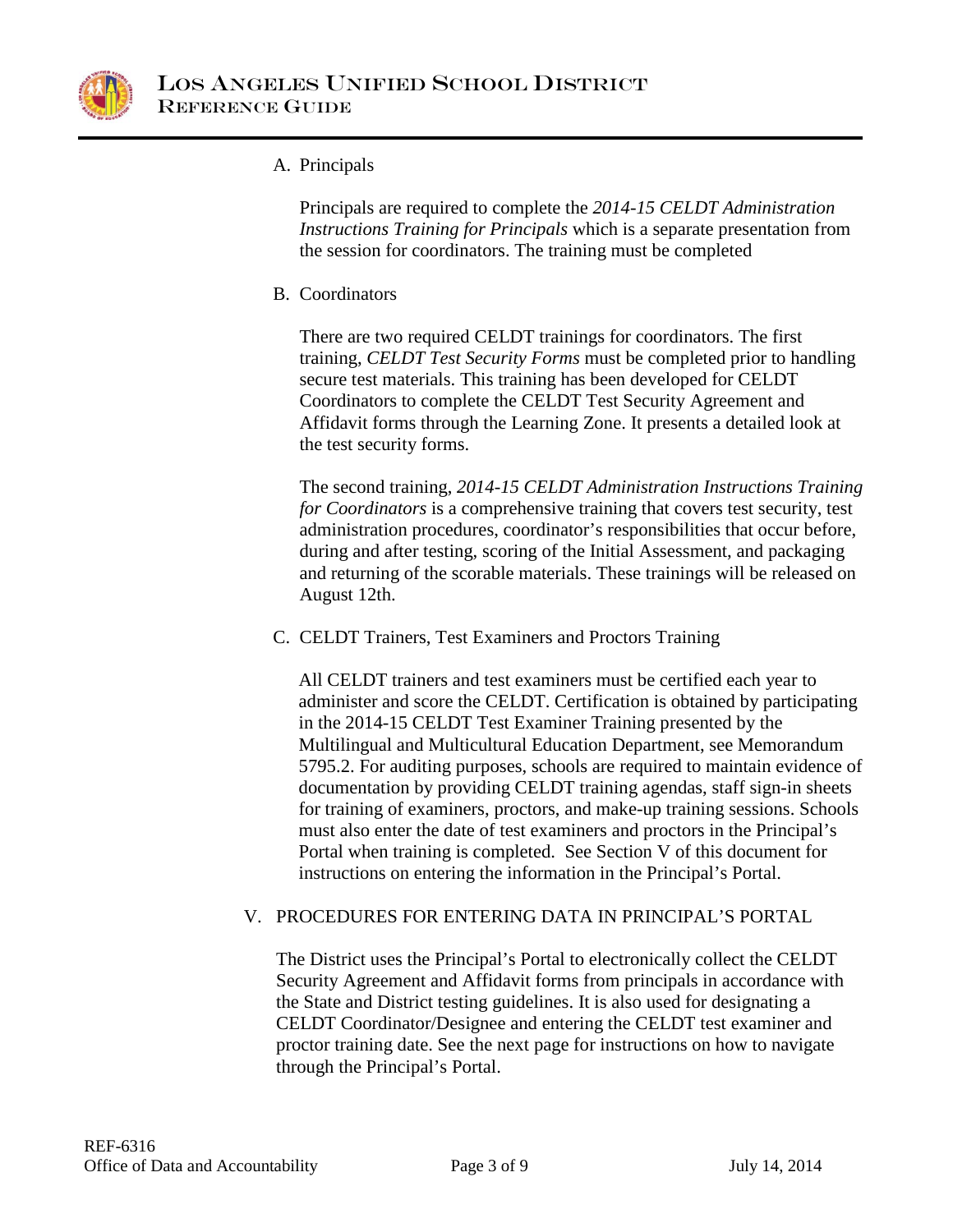

| <b>Principal's Portal Procedures</b>                                                                                                                                                    |                                                                                                                                                                               |                                                                                                                               |  |
|-----------------------------------------------------------------------------------------------------------------------------------------------------------------------------------------|-------------------------------------------------------------------------------------------------------------------------------------------------------------------------------|-------------------------------------------------------------------------------------------------------------------------------|--|
| <b>CELDT</b> Test<br><b>Security Forms</b>                                                                                                                                              | <b>Designation of CELDT</b><br><b>Coordinator/Designee</b>                                                                                                                    | <b>Staff Training</b>                                                                                                         |  |
| 1. Log in to the Principal's Portal at https://principalportal.lausd.net/<br>2. Click State Testing Program Requirements located at the bottom<br>3. Locate CELDT Certification section |                                                                                                                                                                               |                                                                                                                               |  |
| <b>Agreement Form:</b><br>4. Click Security<br>Agreement link<br>Read, agree to,<br>5.<br>and <i>check box</i><br><i>Print</i> and <i>Submit</i><br>б.                                  | 4. Click Coordinator/<br>Designee Link<br>5. Click Staff Icon in the<br><b>CELDT</b> Coordinator/<br>Designee section<br>6. Only in the Resource                              | 4. Click Training<br>Date for Test<br>Examiners &<br><b>Proctors</b><br>5. Use the calendar<br>to select the                  |  |
| Affidavit Form:<br>7. From the State<br><b>Testing Program</b><br>Requirements<br>page, click<br>Security Affidavit<br>link                                                             | Search Screen can the<br>CELDT Coordinator/<br>Designee be identified.<br>Type name of staff, click<br>Search box<br>7. From the list of results,<br>click Select to identify | completed CELDT<br>Test Examiner &<br><b>Proctor Training</b><br>Date<br>6. Scroll to the<br>bottom of the<br>page, Print and |  |
| Read, agree to,<br>8.<br>and <i>check the box</i><br>at the bottom                                                                                                                      | the staff member<br>8. Click Done to confirm<br>selection                                                                                                                     | Submit                                                                                                                        |  |
| <i>Print</i> and <i>Submit</i><br>9.                                                                                                                                                    | 9. Confirmed staff name on<br>the Coordinator/<br>Designee page<br>10. Scroll to the bottom of<br>page, Print and Submit                                                      |                                                                                                                               |  |

#### VI. REQUIRED ONLINE REGISTRATION PROCEDURES

The District will automatically register principals in the *2014-15 CELDT Administrations Instructions Training for Principals* by July 17, 2014. Due to possible assignment changes and/or other reasons, principals will need to selfregister if they do not receive a registration confirmation email in their LAUSD email inbox by July 17, 2014.

The District will also automatically enroll CELDT Coordinators/Designees in the online CELDT training classes through the Learning Zone once the principal identifies a staff member as a CELDT Coordinator/designee in the Principal's Portal. Only LAUSD email accounts will be accepted in the portal. Self-registration is necessary for coordinators at schools that do not have access to the *Principal's Portal.* Principals that also serve as the CELDT Coordinator at the school site must enter their name in the Principal's Portal as a designee.

Once registration is completed, an automatic registration confirmation email with instructions will be sent to participants' LAUSD email inbox. The email will contain the training information. If a principal or coordinator does not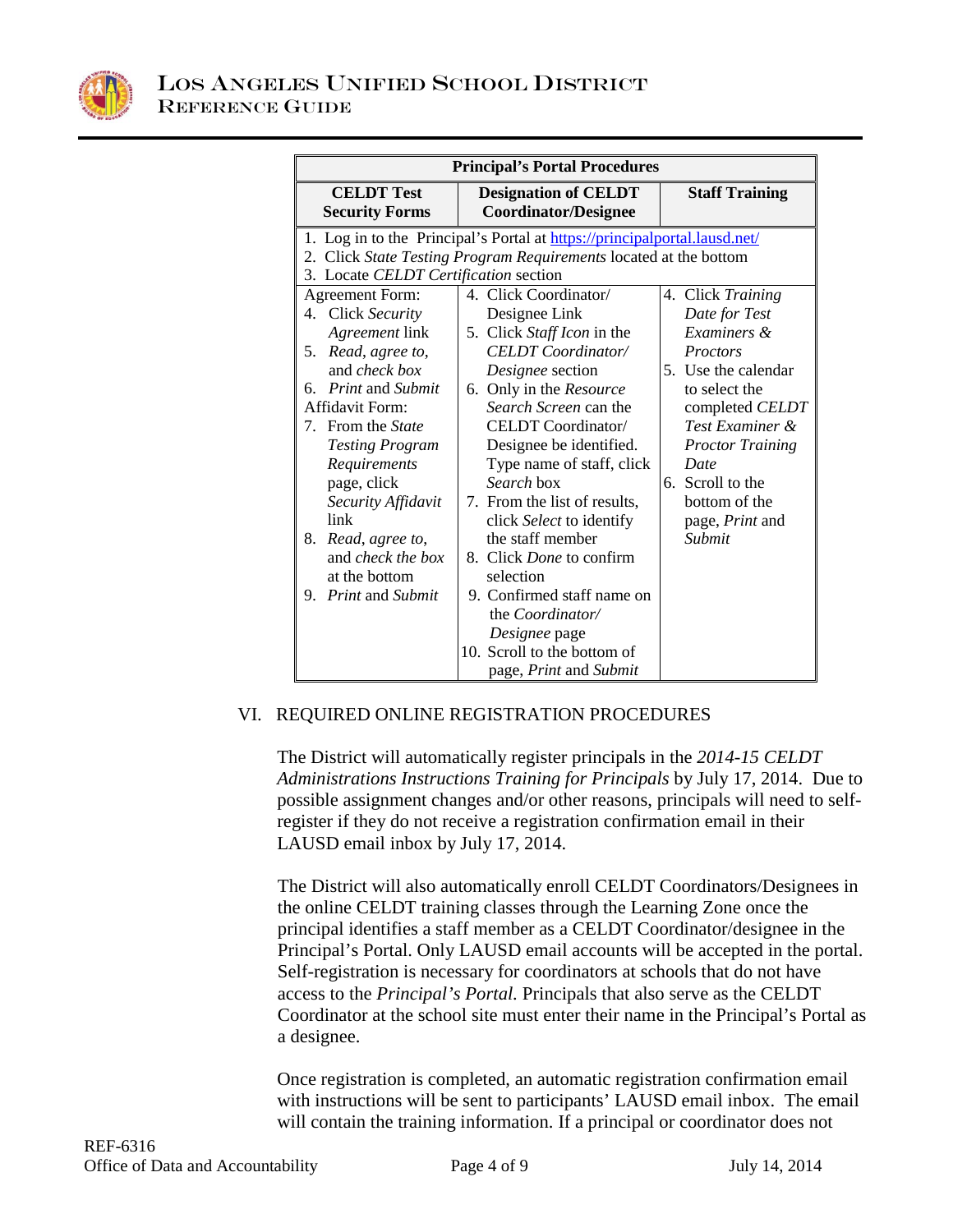

receive a confirmation registration email, self registration will be required. Follow the online registration instructions on the next page to register for the online trainings classes.

| <b>Self Registration Procedures</b> |                                                                                                                                                                                                                                                                                                                                                                    |                                                                                                                                                                                                                                                                                                                                                                              |                                                                                                                                                                                                                                              |
|-------------------------------------|--------------------------------------------------------------------------------------------------------------------------------------------------------------------------------------------------------------------------------------------------------------------------------------------------------------------------------------------------------------------|------------------------------------------------------------------------------------------------------------------------------------------------------------------------------------------------------------------------------------------------------------------------------------------------------------------------------------------------------------------------------|----------------------------------------------------------------------------------------------------------------------------------------------------------------------------------------------------------------------------------------------|
|                                     | <b>CELDT Test Security</b><br><b>Forms Training</b>                                                                                                                                                                                                                                                                                                                | <b>CELDT</b> Administration<br><b>Instructions Training</b>                                                                                                                                                                                                                                                                                                                  | <b>Assessment &amp;</b><br><b>Certificate</b>                                                                                                                                                                                                |
| Principals                          | <b>Training Not</b><br>Required for<br>Principals<br>(The principal<br>electronically<br>certifies security<br>forms in the<br>Principal's Portal.)                                                                                                                                                                                                                | 1. Log in to the Learning<br>Zone at http://lz.lausd.net<br>2. From the Home Page<br>click the Courses tab<br>3. Click Class Offerings<br>4. In the <i>Program</i> drop<br>down menu<br>5. Select Student Testing<br>Unit<br>6. Click the Search box<br>7. Click on the class, 2014-<br>15 CELDT Administration<br><b>Instructions for Principals</b><br>8. Click Enroll Now | Assessment:<br>1. From the Learning<br>Zone Home Page<br>click My Assessment<br>tab<br>2. Click the Start link to<br>complete the<br>assessment<br>Certificate:<br>3. Click My History tab<br>4. Click Print certificate<br>5. Save document |
| <b>CELDT</b> Coordinators           | 1. Log in to the<br>Learning Zone (LZ)<br>at http://lz.lausd.net<br>2. From the Home Page<br>click Courses<br>3. Click Class Offerings<br>4. In the <i>Program</i> drop<br>down menu<br>5. Select Student<br><b>Testing Unit</b><br>6. Click the Search box<br>7. From the list of<br>classes click, 2014-15<br><b>CELDT</b> Security Forms<br>8. Click Enroll Now | 1. Log in to the LZ at<br>http://lz.lausd.net<br>2. From the Home Page<br>click Courses tab<br>3. Click Class Offerings<br>4. In the <i>Program</i> drop<br>down menu<br>5. Select Student Testing<br>Unit<br>6. Click the Search box<br>7. Click on the class, 2014-<br>15 CELDT Administration<br>Instructions for<br>Coordinators<br>8. Click Enroll Now                  | Assessment:<br>1. From the Learning<br>Zone Home Page<br>click My Assessment<br>tab<br>2. Click the Start link to<br>complete the<br>assessment<br>Certificate:<br>3. Click My History tab<br>4. Click Print certificate<br>5. Save document |

## VII. TRAINING ASSESSMENT AND CERTIFICATE OF COMPLETION

An online assessment must be completed by each participant after attending the Web-based trainings. A passing score of 100% is required. At the end of the online assessment print the *Certificate of Completion.* This certificate should be kept on file at the school and a copy taken to the Testing Center with scorable materials for accountability purposes.

Note: Web-based presentations are not accessible after the assessment has been successfully passed.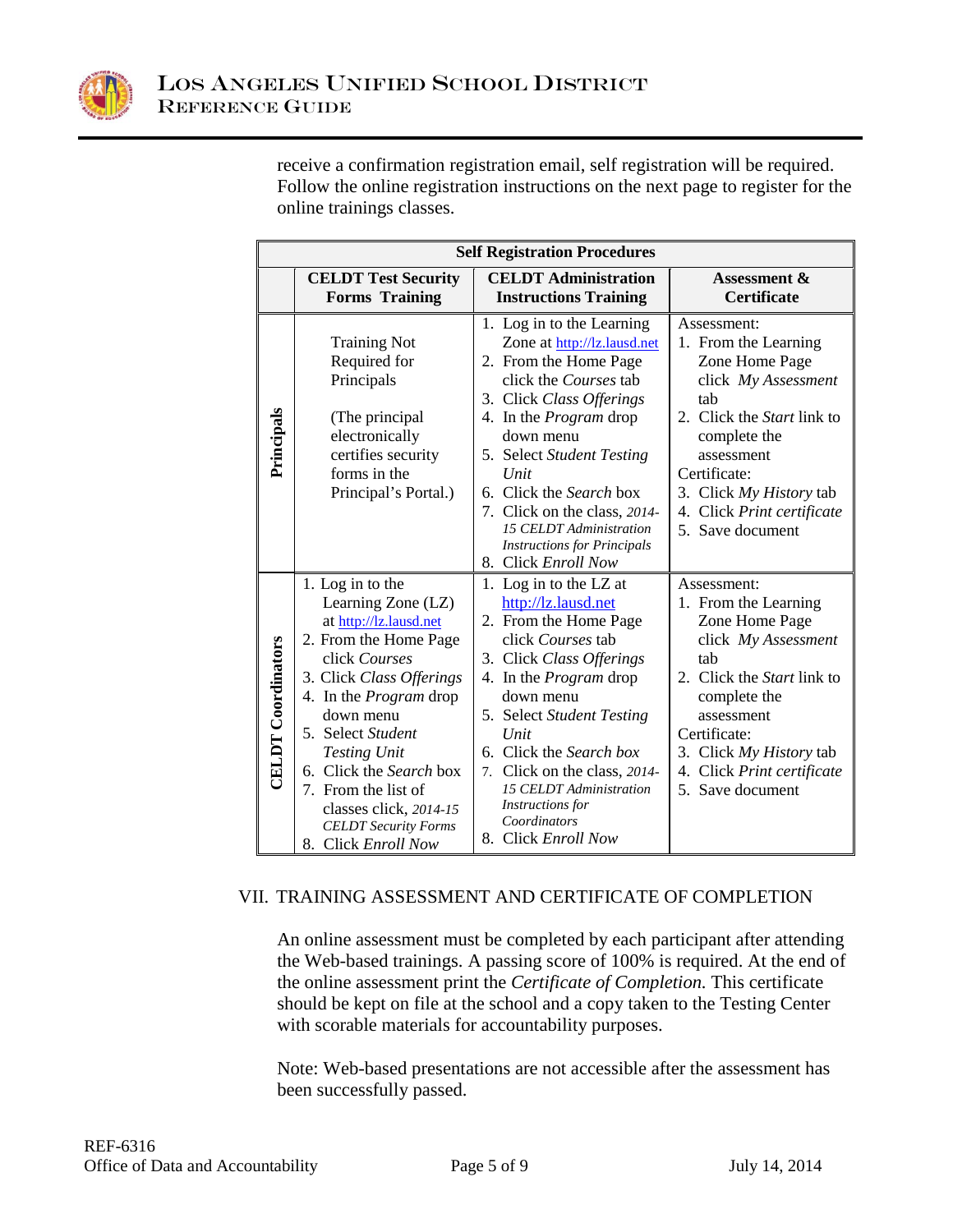

### VIII. IMPORTANT DATES

The timelines shown below serves as a guide to assist schools with key dates. These dates include the security forms due dates, test delivery dates, and the availability of CELDT trainings.

| <b>Principal</b>                            | <b>Start Date</b> | <b>Due Date</b> |
|---------------------------------------------|-------------------|-----------------|
| <b>CELDT</b> Administration Instructions    | July 17           |                 |
| Training for Principals confirmation email  |                   |                 |
| Self register for CELDT Administration      | July 17           |                 |
| Instructions Training in Learning Zone (for |                   |                 |
| principals that do not receive a            |                   |                 |
| confirmation email)                         |                   |                 |
| CELDT security forms electronically         | July 17           | July 23         |
| submitted in Principal's Portal             |                   |                 |
| Delivery of test materials to schools       | $*$ Aug 11        |                 |
| Faxed CELDT security forms to Student       | July 17           | July 23         |
| Testing Branch (only for schools with no    |                   |                 |
| access to Principal's Portal)               |                   |                 |
| <b>CELDT</b> Administration Instructions    | Aug $12$          | Before testing  |
| <i>Training</i> available in Learning Zone  |                   | begins          |

\* Only if principal electronically submitted security forms in the Principal's Portal.

| <b>CELDT</b> Coordinator                     | <b>Start Date</b> | <b>Due Date</b> |
|----------------------------------------------|-------------------|-----------------|
| <b>CELDT</b> Administration Instructions     | $*$ July 17       |                 |
| <i>Training for Coordinator</i> confirmation |                   |                 |
| email                                        |                   |                 |
| Self register in Learning Zone (for schools  | July 17           |                 |
| with no access to Principal's Portal)        |                   |                 |
| <b>CELDT</b> Security Forms Training in      | July 21           | August 18 or    |
| Learning Zone                                |                   | hefore          |
|                                              |                   | handling tests  |
| <b>CELDT</b> Administration Instructions     | Aug $12$          | Before testing  |
| <i>Training</i> in Learning Zone             |                   | begins          |

\*Provided that principal designates coordinator in portal.

#### **RELATED RESOURCE:**

- *2014-15 CELDT Administration Instructions* is available from the Student Testing Branch web site. Click on the CELDT tab, the Administration Instructions is listed under *Documents*.
- *2014-15 CELDT Training for Test Examiners*, MEM-5795.2, issued by the Multilingual and Multicultural Education Department.
- More information about the CELDT program is available at [http://www.cde.ca.gov](http://www.cde.ca.gov/)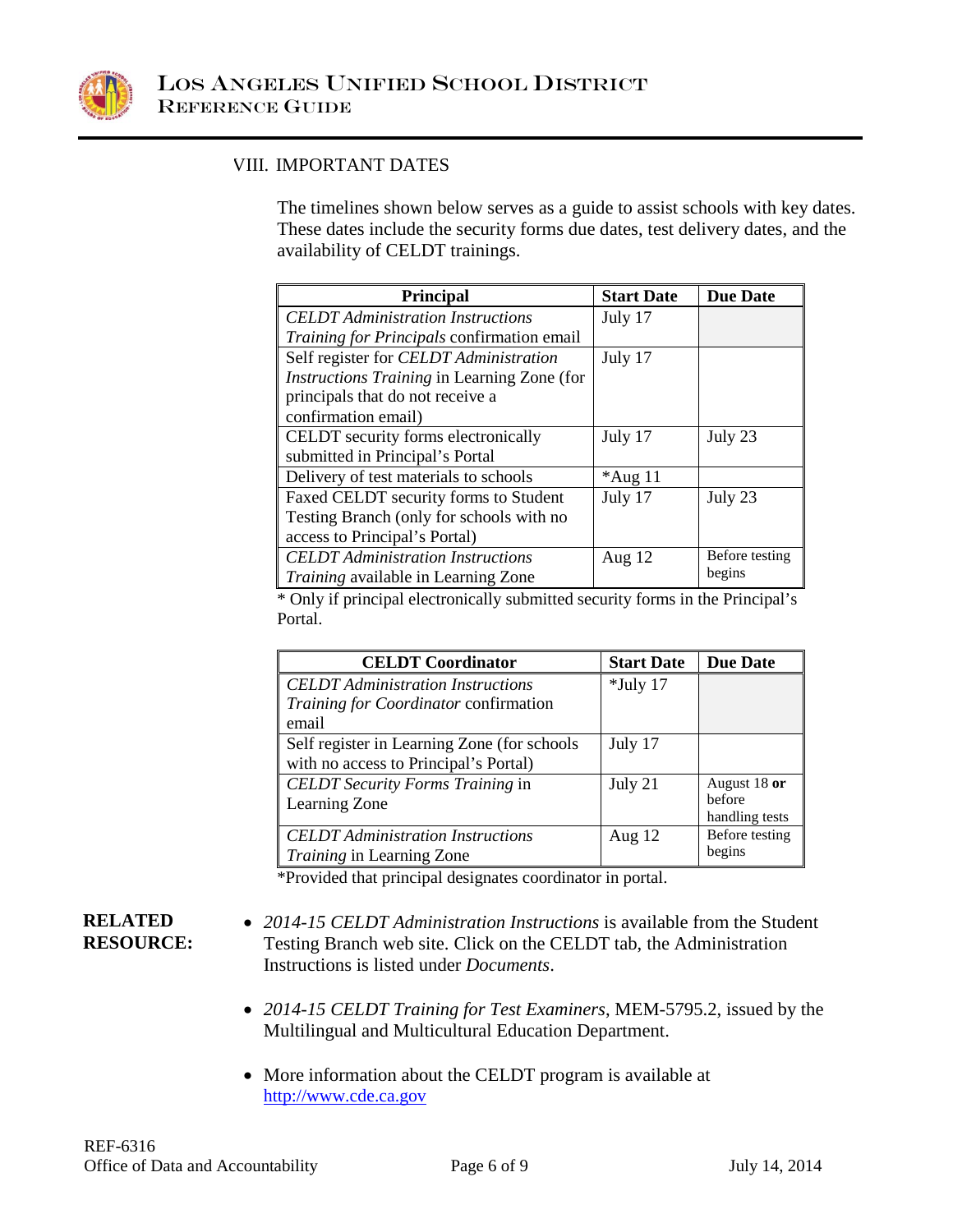

| <b>ASSISTANCE</b> | • For assistance with the CELDT Administration Instructions training and<br>registration, questions regarding the security forms and delivery of test<br>materials, please contact the Student Testing Branch at 213/241-4104. |
|-------------------|--------------------------------------------------------------------------------------------------------------------------------------------------------------------------------------------------------------------------------|
|                   | • For questions regarding training for CELDT Trainers and Test Examiners,<br>please contact the Multilingual and Multicultural Education Department at 213/<br>241-5582.                                                       |

• For questions regarding English learner services, contact your Educational Service Center English Learner Program Staff.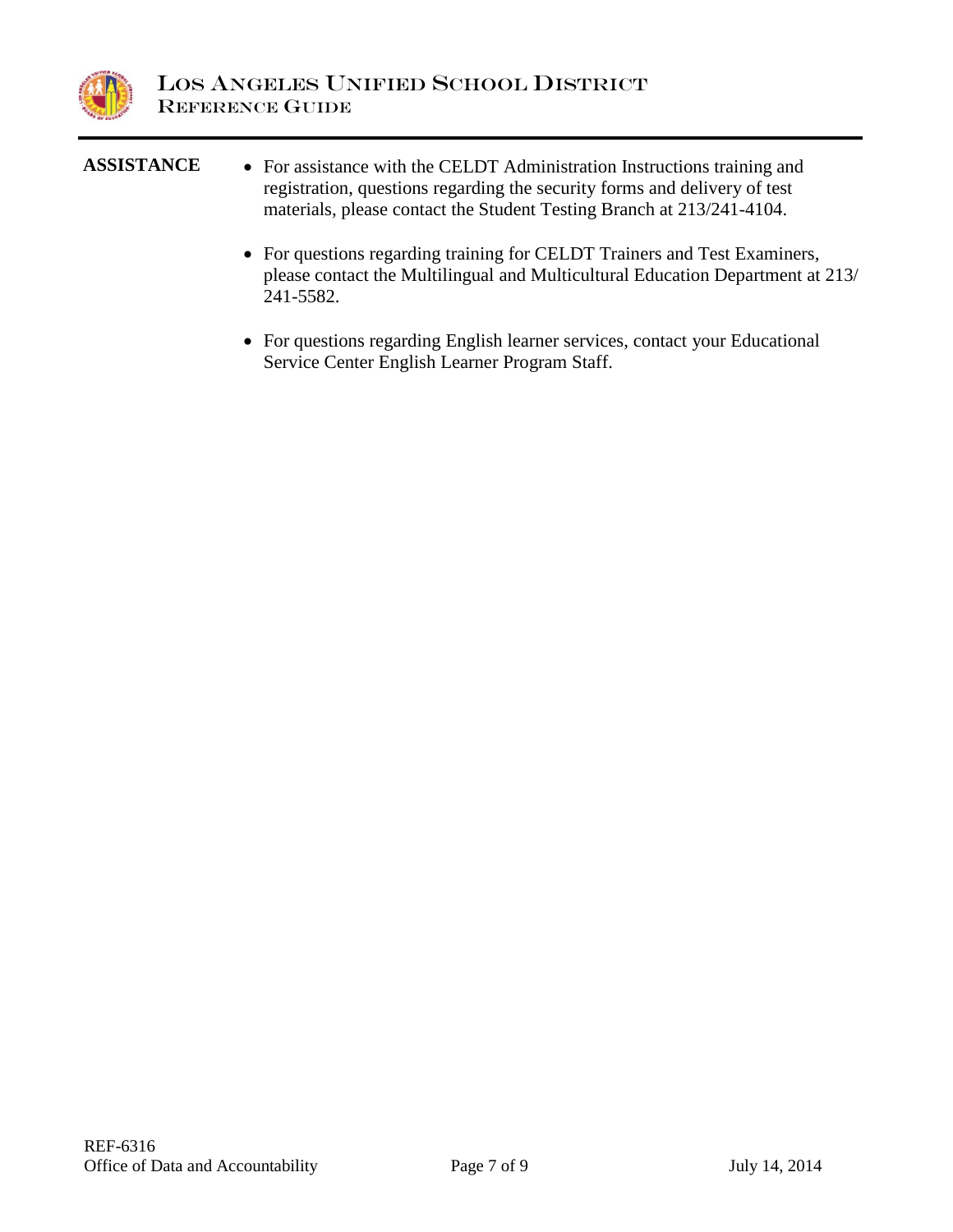

ATTACHMENT A



#### **California English Language Development Test (CELDT), 2014-15 Test Security Agreement for District and Site Coordinators**

I acknowledge by my signature on this form that the CELDT is a secure test and agree to each of the following conditions to ensure test security.

- 1. I will take all necessary precautions to safeguard all tests and test materials by limiting access to persons within the school district with a responsible, professional interest in the test's security.
- 2. I will keep on file the names of persons having access to tests and test materials. I will require all persons having access to the materials to sign the Test Security Affidavit that will be kept on file in the school district office.
- 3. I will keep the tests and test materials in a secure, locked location, limiting access to only those persons responsible for test security, except on actual testing dates.

| I have been trained this year to administer the test.                                                                           |            |  |
|---------------------------------------------------------------------------------------------------------------------------------|------------|--|
| Signature:<br><u> 1989 - Johann Stein, fransk politik (f. 1989)</u>                                                             | Date:      |  |
| <b>Print Name:</b>                                                                                                              |            |  |
| Title: $\Box$ Principal<br>  Testing Coordinator   Check this box if the Principal is also the Coordinator                      |            |  |
| School:<br><u> 1980 - Jan Stein Stein Stein Stein Stein Stein Stein Stein Stein Stein Stein Stein Stein Stein Stein Stein S</u> | Loc. Code: |  |
| District: Los Angeles Unified School District                                                                                   | ESC:       |  |

## **READ, AGREE TO, SIGN, AND DATE**